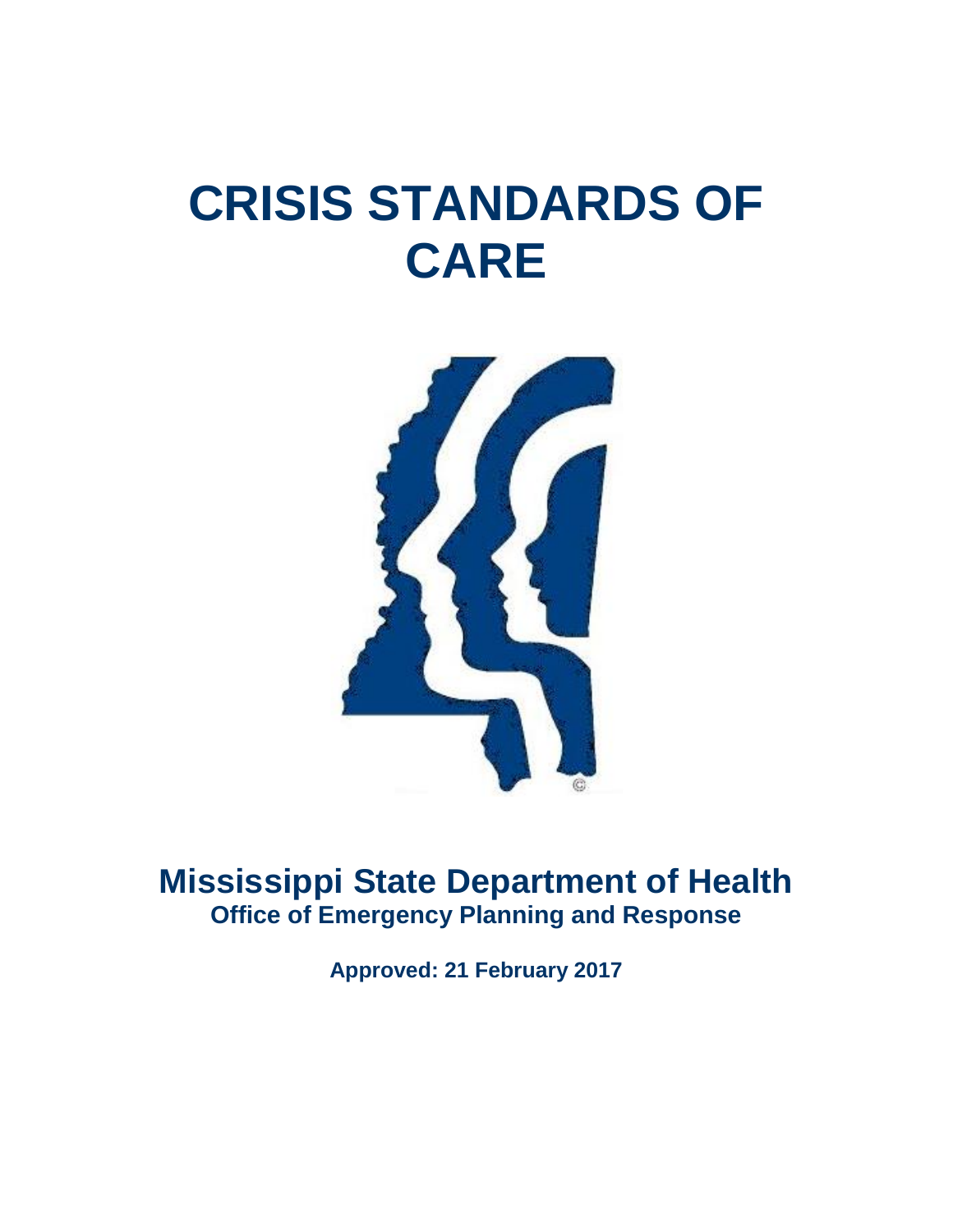# **TABLE OF CONTENTS**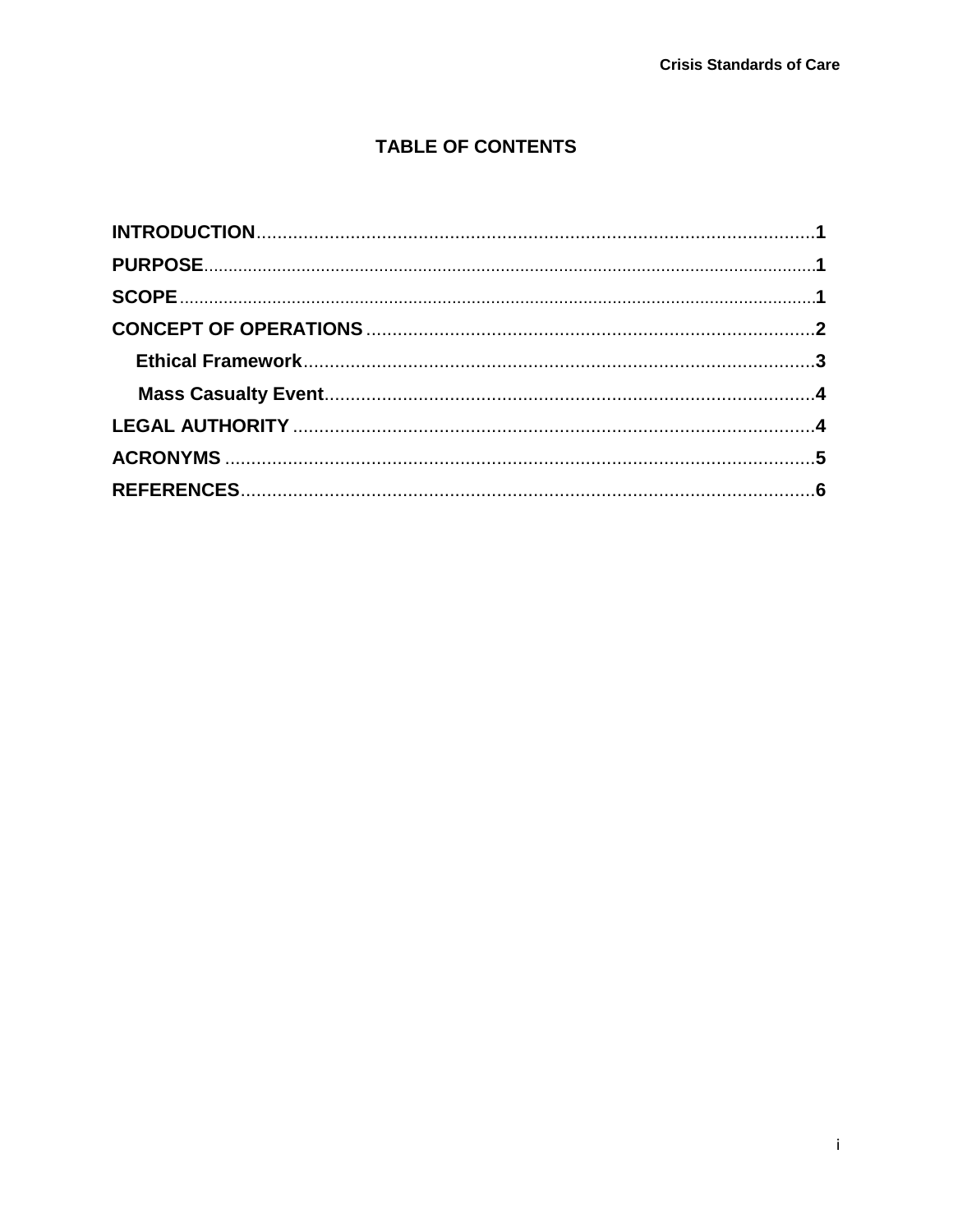#### **INTRODUCTION**

Mississippi has previous experience with a devastated health system. The aftermath of Hurricane Katrina in 2005 presented challenges in a shortage of the resources required to have a functioning healthcare delivery system.

During the 2015 Ebola Virus Disease event, it was necessary to review the state's capacity to respond to new and/or re-emerging infectious disease outbreaks in order to establish an updated mechanism for providing care under the current standards of care with limited availability of appropriate personal protective equipment to protect healthcare providers. In light of these threats to public health and our experience with both real and potential catastrophic events, it was recommended that a more formal review of current best practices be conducted and a guidance document be developed to address the issue from an all-hazards perspective.

The Mississippi Pandemic Influenza Steering Committee, sponsored by the Mississippi State Department of Health (MSDH), took the initiative during the H1N1 virus event to begin a review of current literature and evidence-based practices relating to the need to respond to a public health emergency in which thousands of Mississippians would seek and require medical care.

#### **PURPOSE**

The purpose of the MSDH Crisis Standard of Care (CSC) guidelines is to provide a clinical framework for emergency medical services, healthcare systems, and facilities to plan, prepare for and respond to emergencies which present in resource limited environments. In addition, this document provides a guide for making informed decisions based on the premise of the CSC which is to do the greatest good for the greatest number of persons. The overarching goal is to achieve the most advantageous allocation of patient care during all phases of a public health or medical emergency. Adaptation of the MSDH CSC guidelines will empower clinicians at the point of care during emergencies and allow for more informed decision making.

#### **SCOPE**

It is the intention of the MSDH CSC document to provide background and planning guidance for developing a consistent approach to understanding the circumstances, indicators and triggers that could result in the need to implement altered standards of care, whether the precipitating event is the result of an act of bioterrorism, public health or medical emergency involving large numbers of victims, a mass casualty event (MCE), or inadequate resources available to maintain the current standard of care.

While the initial focus of development of the MSDH CSC guidance was a pandemic influenza response plan, the guidelines outlined are consistent ethical approaches to catastrophic events of any nature where it would become necessary to allocate scarce resources. Making optimal decisions concerning the allocation of scarce resources is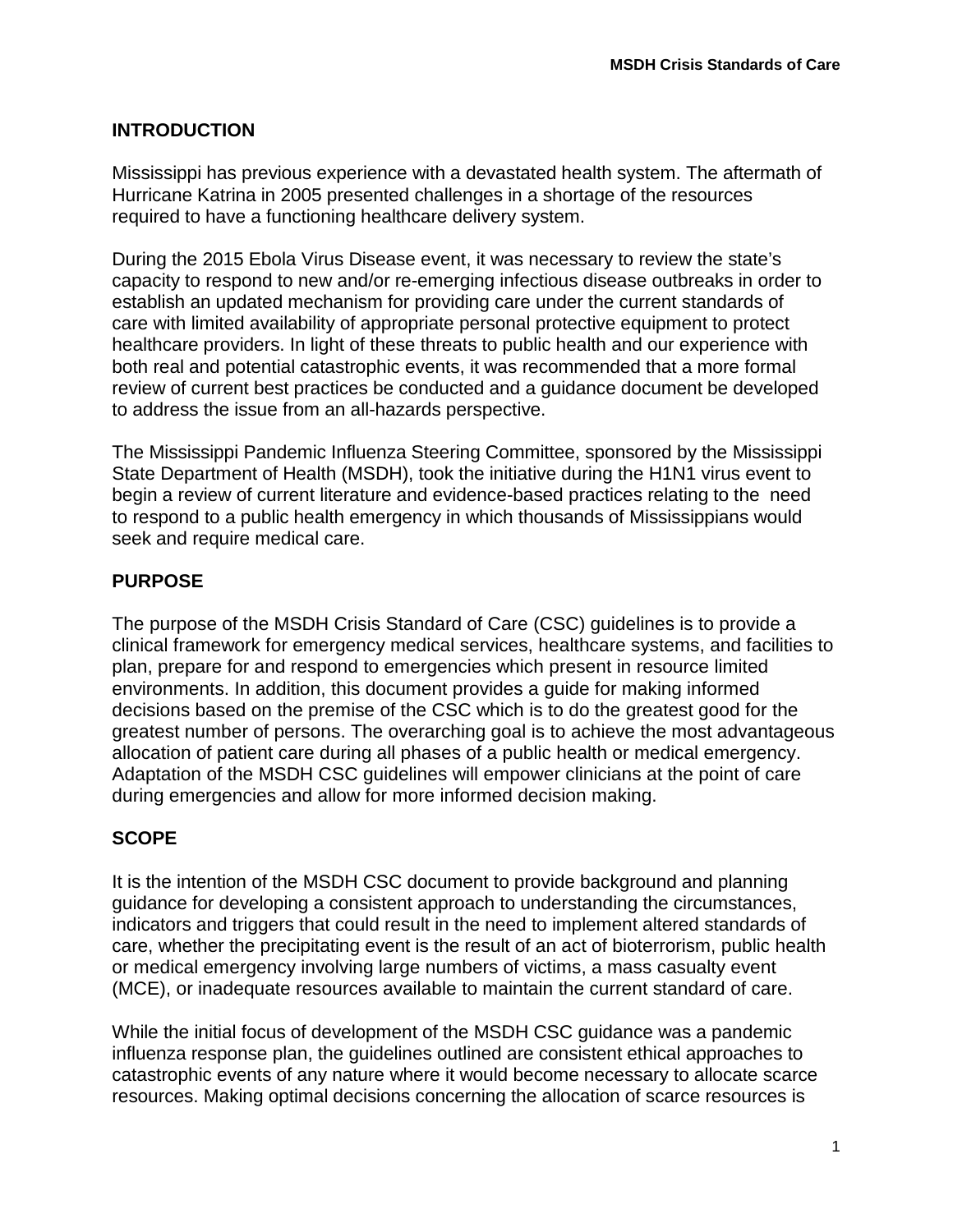essential in determining the degree to which healthcare systems continue to function. Ultimately it could mean saving many thousands of lives. (Phillips SJ, Knebel A, eds. Mass Medical Care with Scarce Resources: A Community Planning Guide (2007).

# **CONCEPT OF OPERATIONS**

When an emergency declaration is made, it changes the legal environment and enables specific legal and regulatory powers and protections for public health and healthcare providers concerning their actions and omissions associated with allocating and utilizing scarce medical resources and implementing crisis standards of care (CSC). This guidance provides a delineated continuum of care from normal operations to eventual CSC. The continuum involves the scarcity of all other resource options until it is no longer feasible to provide normal care, including strategies to reduce demand, optimize existing resources, and augment existing resources.

Core ethical precepts in medicine permit some actions during crisis situations that would not be acceptable under ordinary circumstances, such as implementing resource allocation protocols that could preclude the use of certain resources on some patients when others would derive greater benefit from them. Healthcare professionals are obligated always to provide the best care they reasonably can to each patient in their care, including during crises. When resource scarcity reaches catastrophic levels, clinicians are ethically justified and are ethically obligated to use the available resources to sustain life and well-being to the greatest extent possible.

The final determination as to the applicability of the information contained in the classified Mississippi State Department of Health (MSDH) CSC planning document is very dynamic by virtue of:

- The enormous variability of events
- The circumstances surrounding the event
- The information available at the time a decision was made in an evolving event
- The availability of adequately trained staff, medical supplies and equipment
- The locations and structures in which to provide care, etc.

Implementation of the MSDH CSC would entail following federal guidance by meeting the following conditions:

- Identification of critically limited resources and infrastructure
- Surge capacity fully employed within healthcare facility
- Maximal attempts at conservation, reuse, adaptation, and substitution performed
- Regional, state, and federal resource allocation insufficient to meet demand
- Patient transfer or resource importation not possible or will occur too late to consider bridging therapies
- Request for necessary resources made to local and regional health officials
- Declared state of emergency (or in process)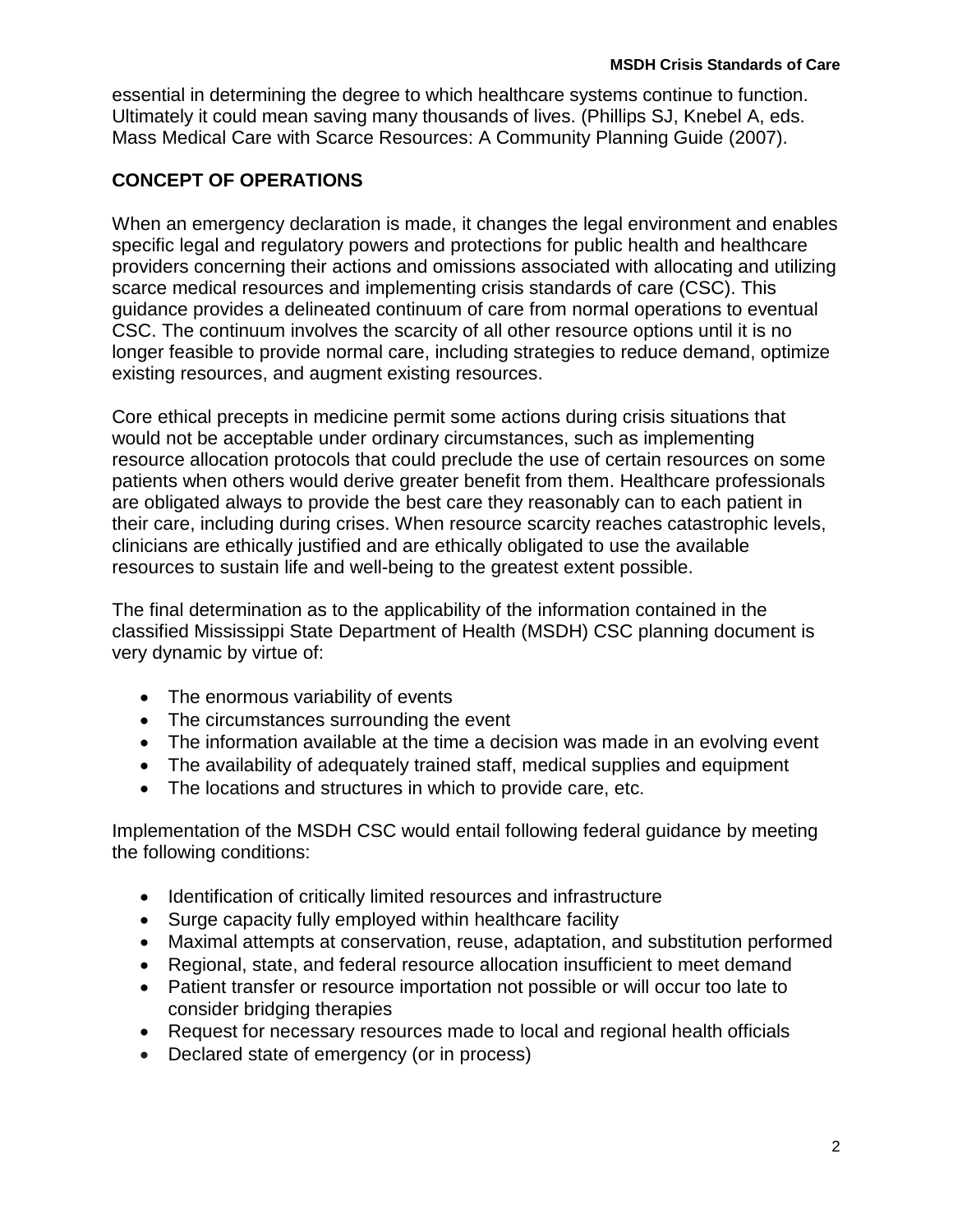### **Ethical Framework**

The Mississippi State Department of Health (MSDH) will follow the ethical framework recommended by the Institute of Medicine in 2009 to address the issue of crisis standards of care. One document utilized in development of this information is, Guidance for Establishing Crisis Standards of Care for Use in Disaster Situations: A Letter Report, pages 1-23. This document was a summary report of four National Regional meetings. The participants consisted of policy makers from state and local public health departments, local and state government representatives, providers from the healthcare community including relevant medical disciplines, nursing, emergency medical services, palliative care, hospice, home health and their associated employee unions, and healthcare and hospital administrators. There were several recommendations:

- Develop consistent state crisis standards of care protocols
- Seek community and provider engagement
- Adhere to ethical norms during crisis standards of care (CSC)
- Provide necessary legal protections for healthcare practitioners and institutions implementing CSC
- Ensure consistency in CSC implementation
- Ensure intrastate and interstate consistency among neighboring jurisdictions

Ethical features of the MSDH CSC will consist of:

- Fairness
- Duty to Care
- Duty to steward resources
- Transparency
- Consistency
- Proportionality
- Accountability

"Note: Utilizing a crisis standard of care may not be optional, as it could be a forced choice based on the emerging situation. Under such circumstances, failing to make substantive adjustments to healthcare operations, this is; not to adopt crisis standards can result in increased morbidity and mortality." (Hospital Preparedness Program, Capability 10).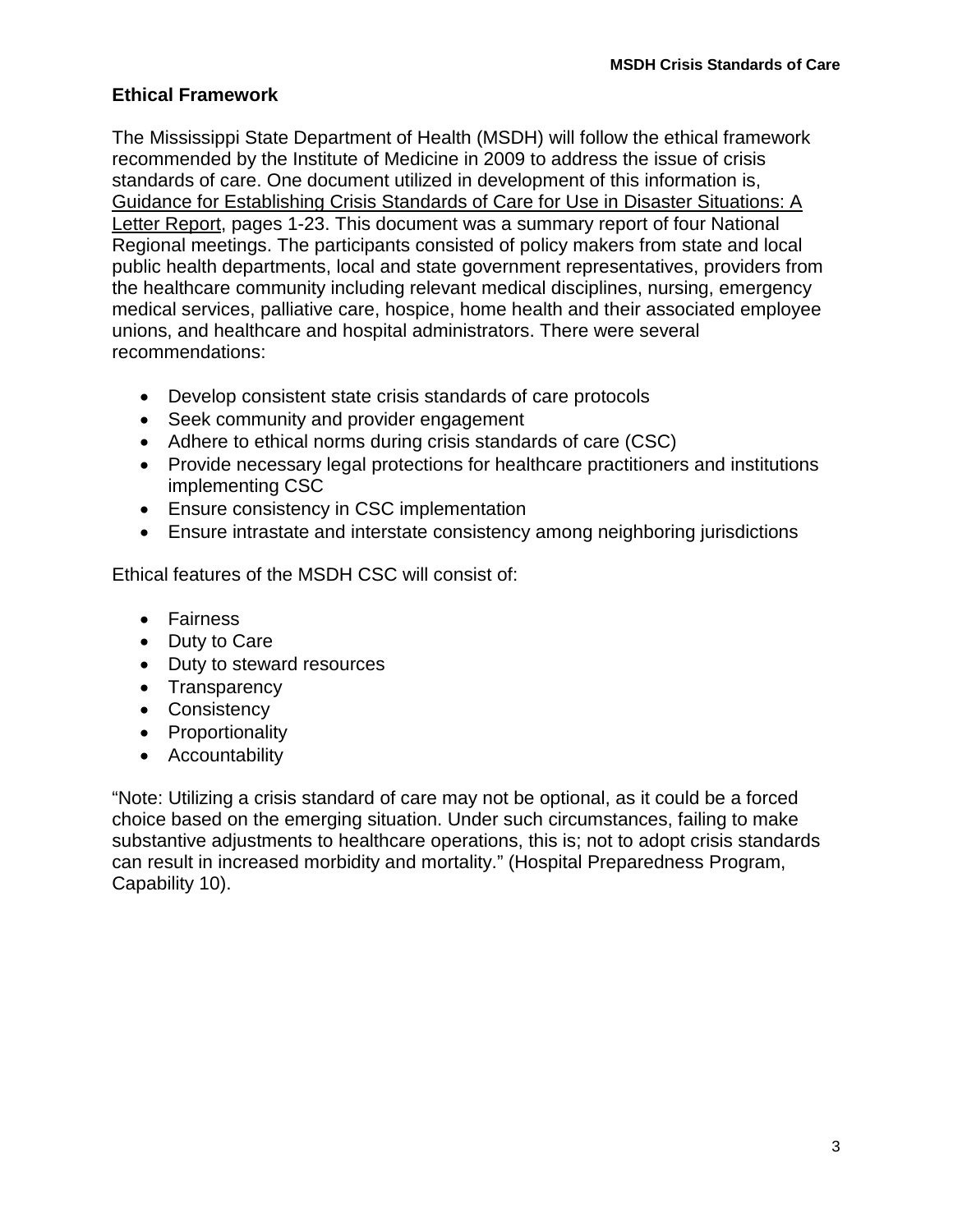### **Mass Casualty Event**

The Mississippi State Department of Health (MSDH) Crisis Standards of Care (CSC) guidance is being developed to assist in developing plans, policies and processes, and to present healthcare providers and facilities with approaches and strategies for providing the most optimal and appropriate standards of care possible during a mass casualty event (MCE) and provide information on the circumstances communities likely would face as a result of an MCE. The MSDH CSC will include:

- Key constructs, principles, and structures to be incorporated into the planning for an MCE.
- Approaches and strategies that could be used to provide the most appropriate standards of care possible under the circumstances.
- Examples of tools and resources available to help states and communities in their planning process.
- Illustrative examples of how certain health systems, communities, or states have approached certain issues as part of their MCE-related planning efforts.

## **LEGAL AUTHORITY**

Legal Authority resides in the MSDH to develop plans, policies, and procedures to protect the public health during events that would require public health or medical surge capabilities.

The MSDH is charged with providing guidance and protocols on CSC in order to enable a substantial change in routine healthcare operations including delivery of the optimal level of patient care for a pervasive (e.g., pandemic influenza) or catastrophic (e.g., earthquake, hurricane) disaster. The need for crisis standards is justified by specific circumstances and may or may not be triggered by a formal declaration of emergency, disaster, or public health emergency (with input from locals, Healthcare Coalitions, and regional authorities), in recognition that crisis operations will be in effect for a sustained period.

The MSDH CSC planning documents are not intended to reflect the MSDH official policy but to provide healthcare providers and healthcare facilities with options to consider when planning their response to an event in which the decision to allocate scarce resources in a manner that is different from usual circumstances but appropriate to the situation.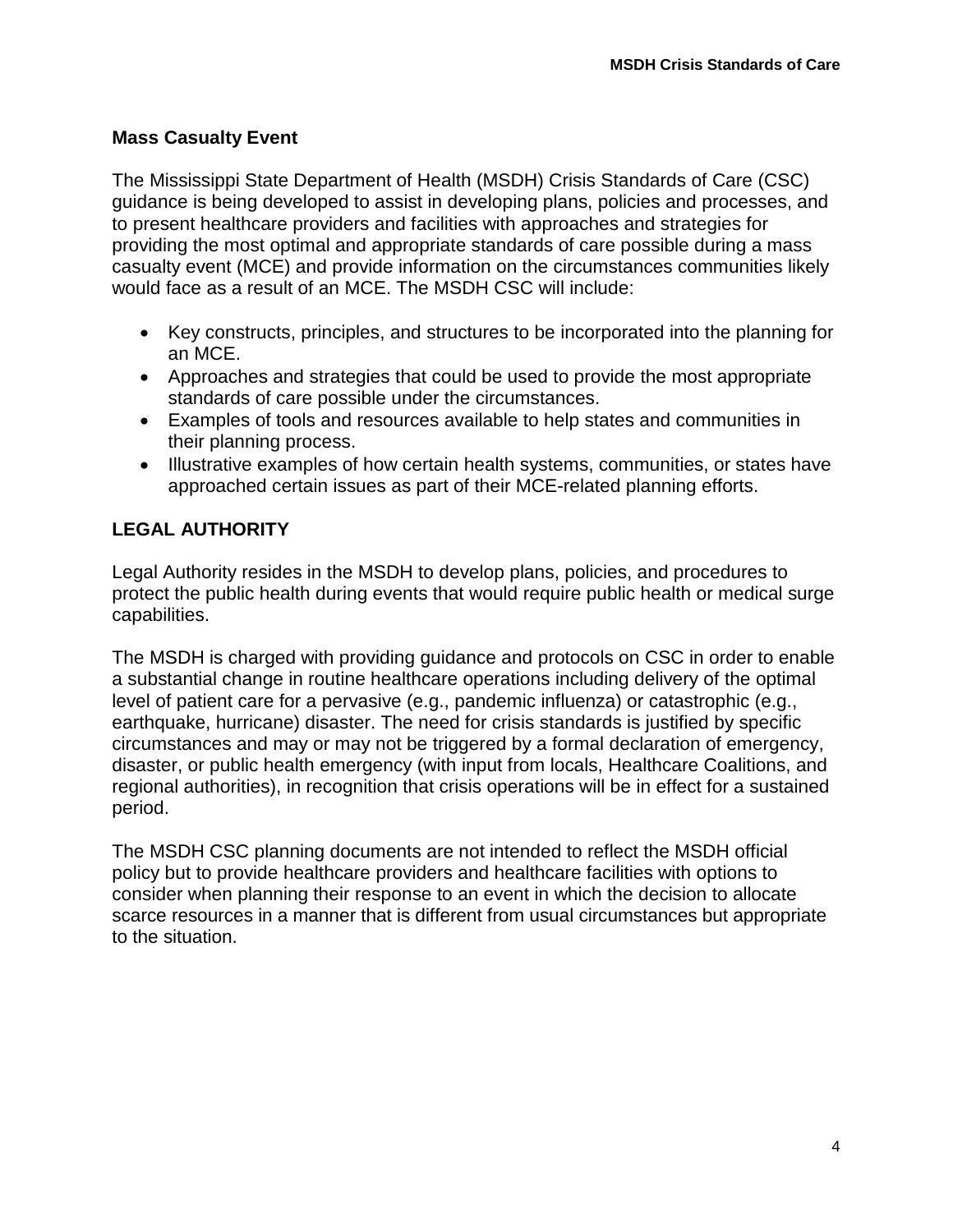### **ACRONYMS**

- CSC Crisis Standards of Care MCE Mass Casualty Event
- MSDH Mississippi State Department of Health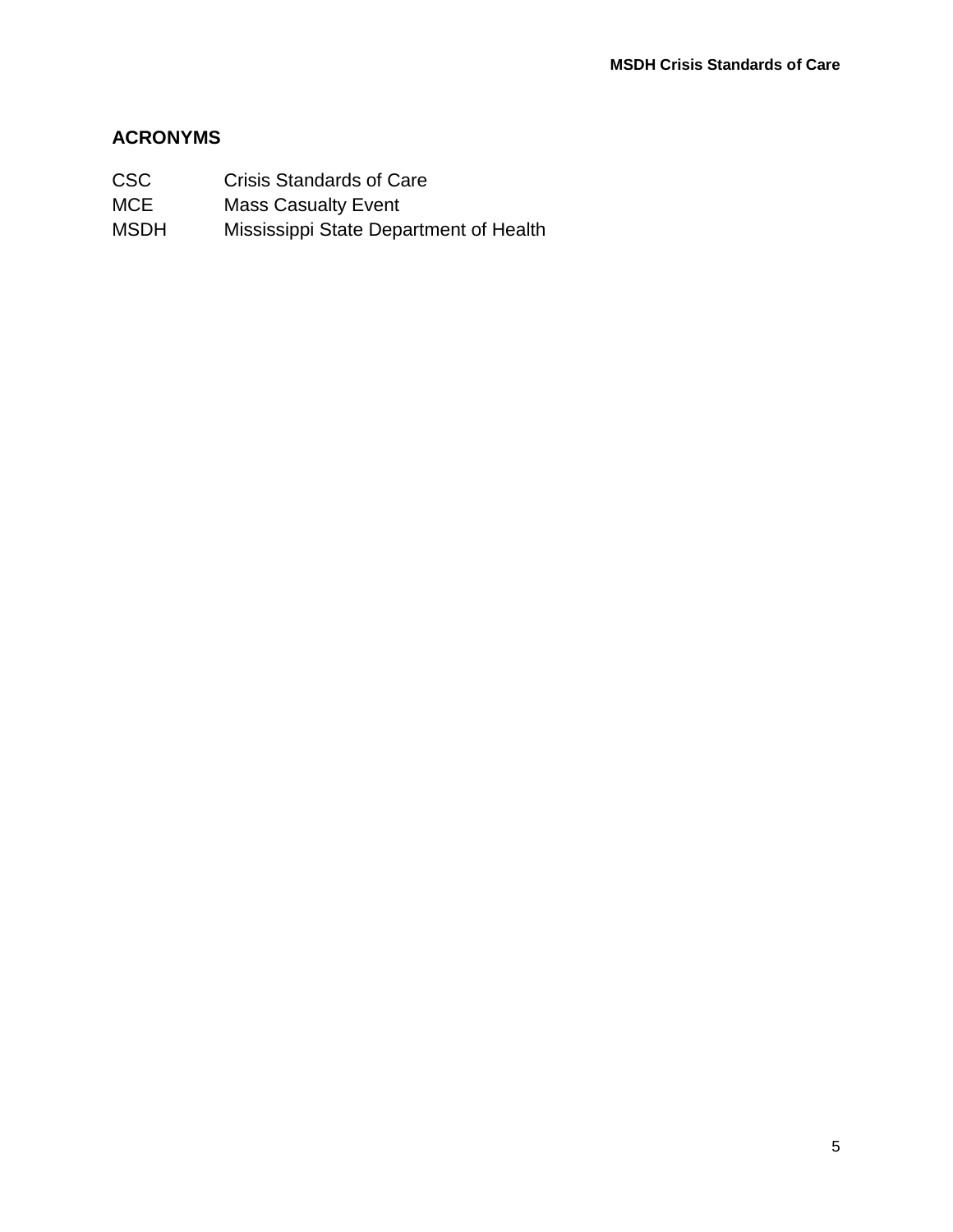#### **REFERENCES**

- Abbott, S. et al *(July 2008). Alaskan Technical Recommendations for Pediatric Medical Triage and Resource Allocation in a Disaster. Retrieved from<http://a2p2.com/oldsite/mep-p/ethics/MEP->P\_Technical\_Recommendations\_with\_Appendices\_DRAFT\_7-08.PDF*
- *Agency for Healthcare Research and Quality. (June 2012). Allocation of Scarce Resources During Mass Casualty Events (AHRQ Publication No. 12-E006-EF). Rockville, MD: AHRQ Printing Office.*
- American Association of Blood Banks*. (October 2008). Disaster Operations Handbook: Coordinating the Nation's Blood Supply During Disasters and Biological Events* (Vol. 2). Bethesda, MD.
- American Association of Blood Banks. (October 2008). *Disaster Operations Handbook-Hospital Supplement: Coordinating the Nation's Blood Supply During Disasters and Biological Events* (Vol. 2). Bethesda, MD.
- American College of Emergency Physicians. (June 2013). *Guideline for Crisis Standards of Care during Disasters* . Kaji, A., Hansoti, B., & Bookman, M.
- Bisset, B., Frohman, J., & McAfee, H. (February 2008). Practical Solutions for Capacity (Surge) Management in Hospitals. PowerPoint Presentation. Raleigh, NC.
- Blanchard, B.W*.* (October 2008). *Guide to Emergency Management and Related Terms, Definitions, Concepts, Acronyms, Organizations, Programs, Guidance, Executive Orders & Legislation: A Tutorial on Emergency Management, Broadly Defined, Past and Present*. Retrieved from <https://training.fema.gov/hiedu/docs/terms%20and> %20definitions/terms%20and%20definitions.pdf
- *BP1 Capabilities Plan Report for Mississippi, Budget Period: 07/01/2012 to 06/30/2013*. (May 2012). Mississippi State Department of Health.
- Brody, H., Hermer, L., Eagen, S., Bennett, A., & Avery, E. (2009). Frameworks for Public Health Ethics and Their Application to the Statewide Allocation of Resource in Novel HINI Influenza: A Report to the Texas Department of State Health Services. Galveston, TX: The Institute of Medical Humanities, University of Texas Medical Branch.
- California Department of Health Services. (September 2008). *State of California Medical Care and Public Health Surge Plan: All-Hazard Response to Disasters.* California Emergency Medical Services Authority.
- Carpenter, Boyd, Alday, Gipson, & Moak. (2014). *House Bill No. 1014*. Retrieved from http:// billstatus.ls.state.ms.us/documents/2014/html/HB/1000-1099/HB1014PS.htm
- Centers of Disease Control. (January 2009). *Guidelines for Field Triage of Injured Patients: Recommendations of the National Expert Panel on Field Triage.* Morbidity and Mortality Weekly Report. Atlanta, GA.
- Christian, M., Deveraux, A., Dichter, J., Gerling, J., & Rubinson, L. (2008). Definitive Care for the Critically Ill During a Disaster: Current Capabilities and Limitations: From a Task Force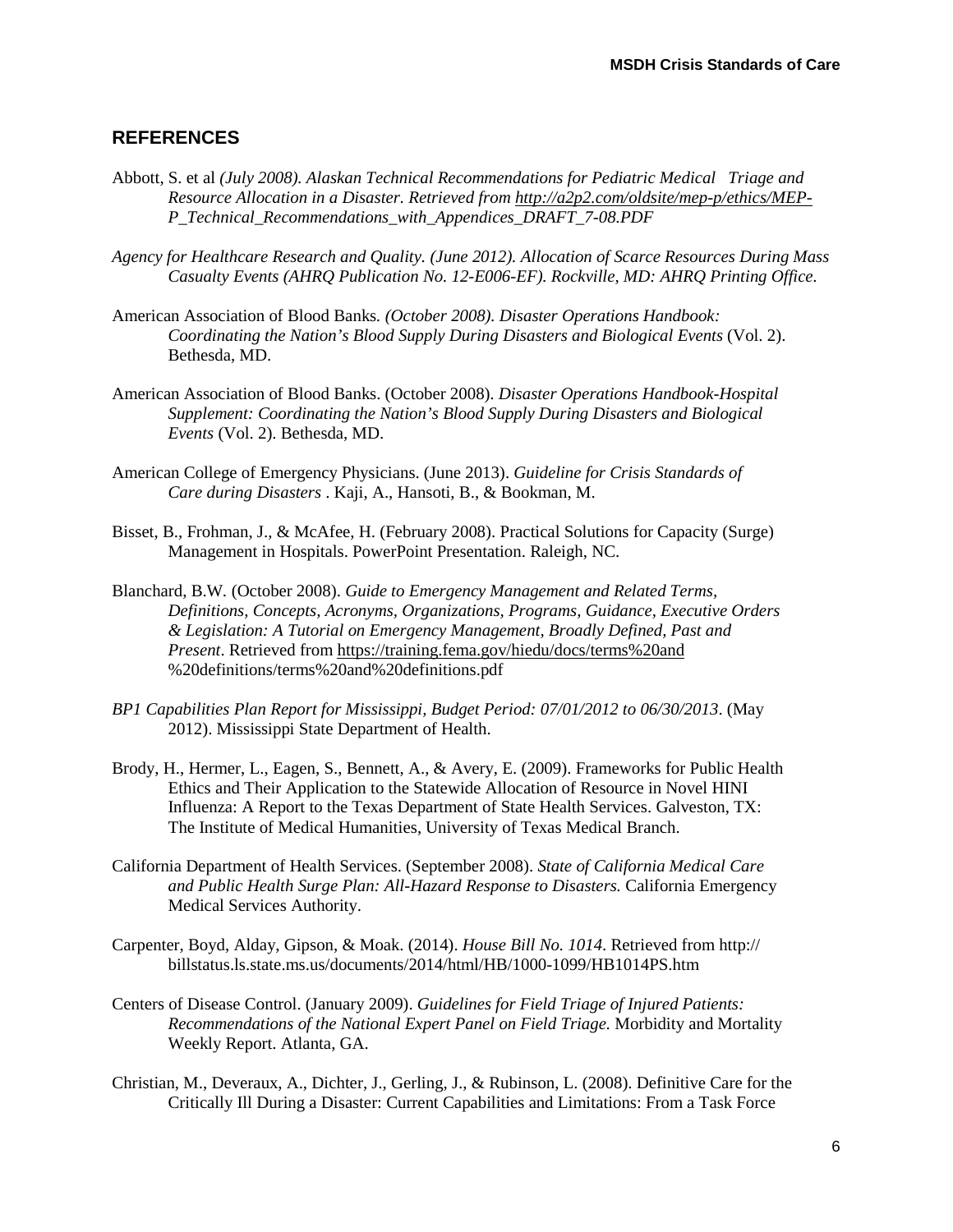for Mass Critical Care Summit Meeting, January 26-27, 2007, Chicago, IL. CHEST Online, 2008, 8S-17S, doi:10.1378/chest.07-2707

- Emergency Preparedness and Response. *Hospital Crisis Standards of Care*. Oklahoma State Department of Health. Oklahoma City, OK.
- Emergency Support Function 8: Health and Medical Section. (August 2014). *State Hospital Crisis Standard of Care: Guidelines in Disasters, Version 3* . Louisiana Department of Health & Hospitals.
- Escuro, A. (December 2014). Slenderized Tube Feeding: Suggested Guidelines to Clinicians. *Nutrition Issues in Gastroenterology, Series 136, 58-66.*
- Florida Department of Health. (2009). *Unified Planning Coalition* [PowerPoint slides]. Retrieved from [http://www.nationalacademies.org/hmd/~/media](http://www.nationalacademies.org/hmd/%7E/media) *2924F0E5E16549D1AA357ADD66E94B3C.ashx*Hanfling,
- D., Altevogt, B., & Gostin, L. (August 2012). A Framework for Catastrophic Disaster Response. *Journal of American Medical Association, Vol. 308, No. 7*. Retrieved from http:// [www.azdhs.gov/documents/preparedness/emergency-preparedness/conferences/2013/](http://www.azdhs.gov/documents/preparedness/emergency-preparedness/conferences/2013/) workgroups/clinical/jama-a-framework-for-catastrophic-disaster-response.pdf
- Hinton, C. et al. (2015). Parental Presence at the Bedside of a Child with Suspected Ebola: An Expert Discussion. *Clinical Pediatric Emergency Medicine, Vol. 17, No. 1, 81-86.*
- Institute of Medicine. (March 2012). *Crisis Standards of Care: A System Framework for Catastrophic Disaster Response*. Joint Preparedness Conference (Powerpoint Slides). Washington, DC: The National Academies Press.
- Institute of Medicine. (June 2014). *Crisis Standards of Care: Lessons from Communities Building Their Plans-Workshop in Brief*. Washington, DC: The National Academies Press.
- Institute of Medicine. (2009). *Guidance for Establishing Crisis Standards of Care for Use in Disaster Situations: A Letter Report.* Washington, DC: The National Academies Press.
- Institute of Medicine. (2010). *Medical Surge Capacity: Workshop Summary.* Washington, DC: The National Academies Press.
- Institute of Medicine. (2013). *Crisis Standards of Care: A Toolkit for Indicators and Triggers*. Washington, DC: The National Academies Press.
- Institute of Medicine. (2010). *Crisis Standards of Care: Summary of a Workshop Series.*  Washington, DC: The National Academies Press.
- Institute of Medicine. (2012). *Crisis Standards of Care: A Systems Framework for Catastrophic Disaster Response.* Washington, DC: The National Academies Press.

John Hopkins Center for Public Health Preparedness (1998). *Trouble in River City* [PowerPoint slides]. Retrieved from <http://siri.uvm.edu/ppt/40hrenv/index.html>

(Kansas Bureau of Public Health Preparedness , 2010)

Minnesota Department of Health*. (December 2011). Patient Care Strategies for Scarce Resource*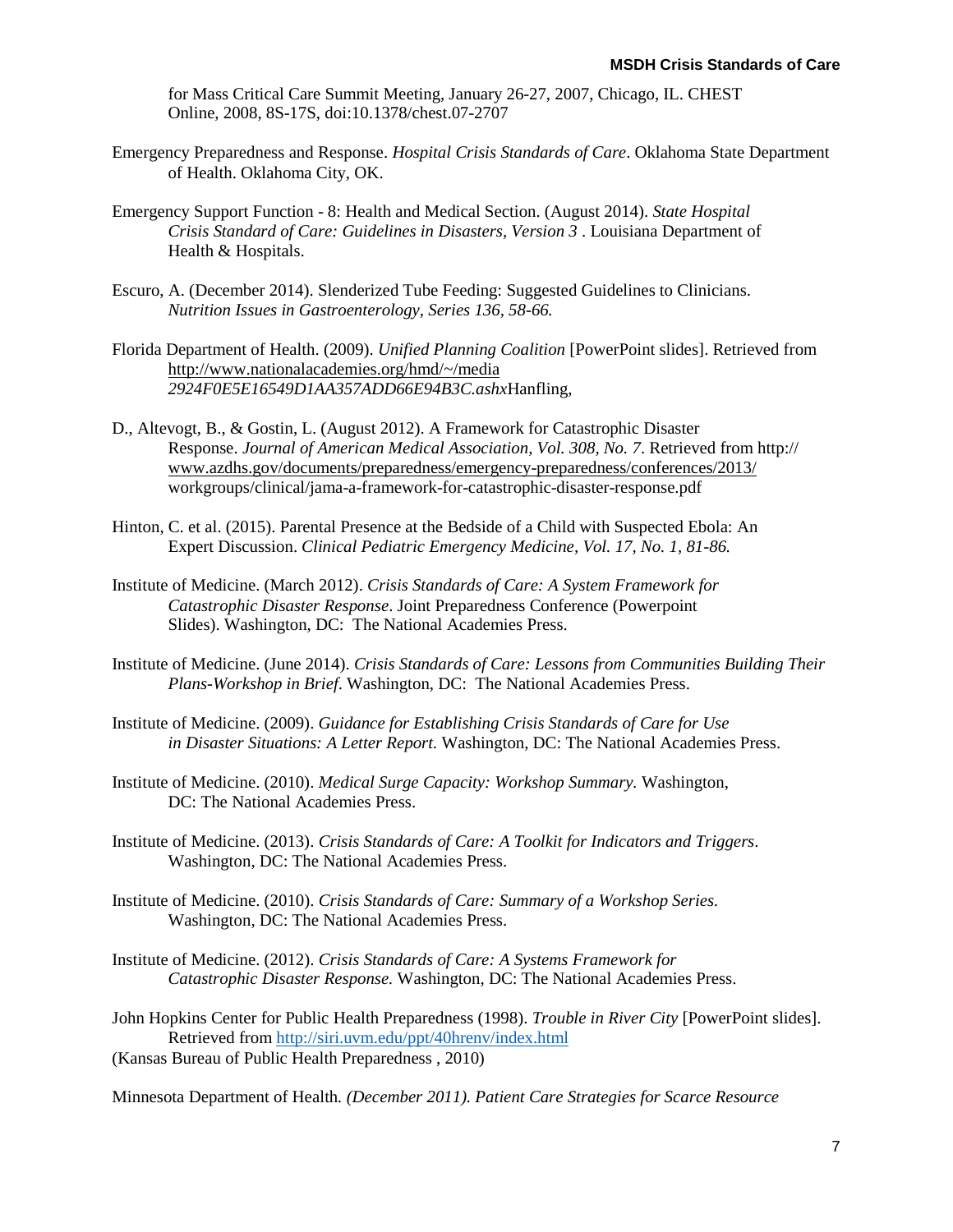*Situations (Version 2). Bethesda, MD. Retrieved from<http://www.cidrap.umn.edu/sites/default/> files/public/php/Strategies%20for%20Scarce%20Resource%20Situations.pdfNew York City Department of Health. (2007). Rapid Patient Discharge Tool: From the NYC DOHMH Surge Capacity Toolkit.* Healthcare Emergency Preparedness Program. New York, NY.

- Office of Public Health Preparedness. (2012). *Guidelines for Ethical Allocation of Scarce Medical Resources and Services During Public Health Emergencies in Michigan, Version 2.* Michigan: Department of Community Health, State of Michigan.
- Office of the Assistant Secretary for Preparedness and Response. (January 2012). *Healthcare Preparedness Capabilities: National Guidance for Healthcare System Preparedness.*  U.S. Department of Health and Human Services.
- Ohio Department of Health. (June 2012). *Ohio Emergency Operations Plan: Mass Causality and Medical Surge Plan*. Columbus, OH.
- Oregon Health Authority. (July 2014). *Oregon Crisis Care Guidance*. Retrieved from http:// [www.theoma.org/sites/default/files/documents/](http://www.theoma.org/sites/default/files/documents/) Oregon\_Crisis\_Care\_Guidance\_2-13-14.pdf.
- Pezzino, G., & Simpson, S. (2013). *Guidelines for Use of Modified Health Care Protocols in Acute Care Hospitals During Public Health Emergencies.* Topeka. KS: Kansas Department of Health and Environment.
- Powell, T. Christ, K., & Birkhead, G. (2008). *Allocation of Ventilators in a Public Health Disaster. Disaster Medicine and Public Health Preparedness, Vol. 2, No.1, 20-26.* Lippincott, Williams & Wilkins.
- Roberts, M. et al. (February 2007). *Mass Medical Care with Scare Resources: A Community Planning Guide (AHRQ Publication No. 07-0001).* Rockville, MD: Agency for Healthcare Research and Quality.
- Rubinson, L. eat al. (2008). Definitive Care for the Critically Ill During a Disaster: Medical Resources for Surge Capacity: From a Task Force for Mass Critical Care Summit Meeting, January 26-27, 2007, Chicago, IL. *CHEST Online, 2008,* 34S-50S, doi:10.1378/chest.07-2691
- Seattle Children's. (2015). *Homemade Slenderized Tube Feeding: Instructions for bolus feeding.* Seattle, WA. Patient and Family Education.
- Texas Pandemic Influenza Medical Ethics Work Group. (August 2010). *A Medical Ethics Framework to Support Decision-Making in Allocation and Distribution of Scarce Medical Resources During Pandemic Influenza. Texas Department of State Health Services. Austin, TX.*
- United States Department of Health and Human Services. (June 2012). *Allocation of Scarce Resources During Mass Casualty Events* (AHRQ Publication No. 12-E006-1). Rockville, MD: Agency for Healthcare Research and Quality.
- United States Department of Health and Human Services. (April 2005). *Altered Standards of Care in Mass Casualty Events* (AHRQ Publication No. 05-0043). Rockville, MD: Agency for Healthcare Research and Quality.